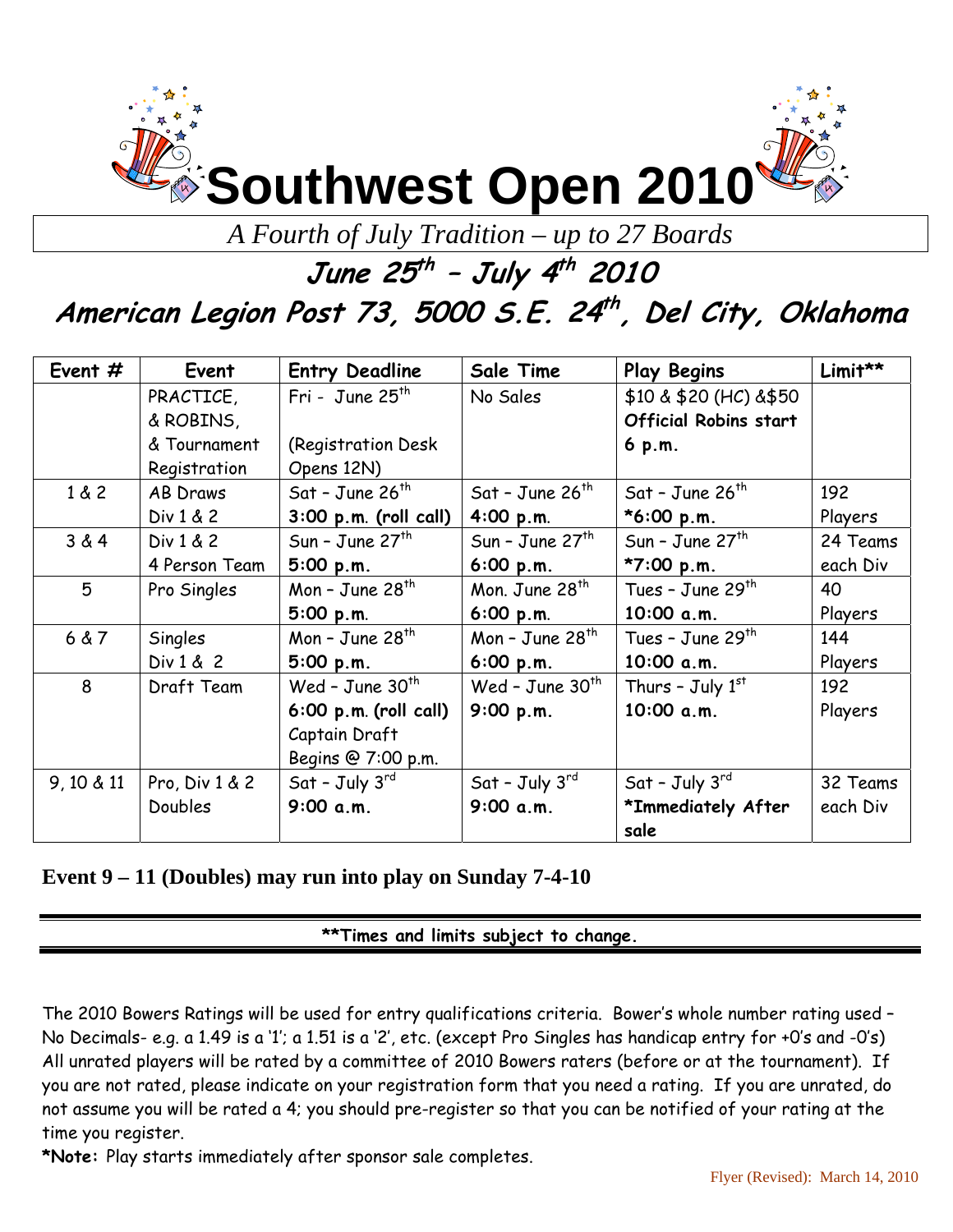**QUESTIONS OR NEED MORE INFO?** For questions regarding registration or event information, contact Tom or Lynda French (Tournament Directors) at Cell#s: (512) 619-6030/619-2730 or email:

lynda@tableshuffleboard.org or tom@frenchleatherworks.com . For Legion, Motel, RV/Camper parking info contact Frank James (Legion Commander) at (405) 670-9128 (legion) or Trish Baer (405) 202-8525 (cell) or email: Frank James americanlegion73@coxinet.net or Trish Baer [patricia.baer@sbcglobal.net](mailto:patricia.baer@sbcglobal.net) 

**MOTELS:** We are trying to work with area motels. Be sure and ask if they have an AML Legion rate:

LaQuinta (405) 672-0067 Hampton Inn (405) 732-5500 Hawthorne Suites (405) 737-7777 Motel 6 (405) 737-6676 Super 8 East (405) 737-8880 Holiday Inn Express (405) 736-1000 Studio 6 (405) 737-8851 Comfort Inn (405) 733-1339 Value Place OKC Central I-40 (405) 677-5790/or 5326/or 5700

**RV PARKING:** The Legion has 7-acre park with electric 30 AMP service & water hook-ups, self-contained RV's and campers are welcome. (donation to the Legion for RV/Camper parking is greatly appreciated). There are portable toilets and hot/cold water showers in RV Park this year. For motels or on-ground facilities or other information contact Frank James (Legion Commander) at: (405) 670-9128 (legion) or Trish Baer at: (405) 202-8525 (cell) or email Frank or Trish at above stated emails.

**EARLY REGISTRATION (Postmarked by June 13th, 2010): Please help us to know how many to plan for by pre-registering before June 13th.** You may send in all of your entry monies (which WE will love you for) or a minimum deposit of \$20 per event **and** the one-time registration fee of \$30. Entries are accepted until the event is full or posted entry deadlines. Checks are accepted on pre-registrations received by June 14th, but checks cannot be cashed at the registration desk during the tournament (cash needed for events). **NO LATE FEES**: There are NO LATE FEES. However, we encourage and greatly appreciate all who pre-register (at least with the min. deposit of \$30 one-time registration fee & at least the \$20 deposit per event fee to ensure a slot in an event). Pre-registration also helps the Legion with staff, food & drink supplies/services planning. For example, please be sure to put on your Pre-Registration Form if you have a preference of beverage(s) that you would like the Legion to try to stock. Pre-registration is also a convenience to many who wish to pre-pay with a check before arriving and avoid having to come in early before the registration deadline to register before the roll call and sponsor sale.

**PRE-TOURNAMENT ACTIVITIES & GENERAL INFO:** The Legion will be open at 4:00 PM on Wednesday & Thursday, June 23<sup>rd</sup> & 24<sup>th</sup>, 2010 and closes *promptly* at 2 a.m. daily. We will open at 11:30 a.m. on Friday, June  $25^{th}$  & 10:00 a.m. on Saturday June  $26^{th}$ , 2010. The boards in the main hall will be ready for practice on Friday by 12 noon. We will have boards available for practice and informal robins starting Thursday at 4 p.m. The Legion has an ATM for cash and now accepts a CREDIT CARD for food & drink purchases throughout the tournament. There will also be **WiFi.** Raffles will be run throughout the tournament with the last raffle to be drawn being for a Flat Screen TV (this will be drawn on the last day of the tournament and must be present to win).

**FIVE 2010 MVP AWARDS: Event's Overall Total Point Accumulation for 5 Rated Categories: (1) –1's ; (2) 0's ; (3) 1's; (4) 2's ; (5) 3-5's.** 

**ROUND-ROBIN AWARDS:** We will be running official robins starting at 6pm on Friday (25<sup>th</sup>) throughout the tournament when boards are available. At the end of the tournament there will be one King or Queen of the Robin Award. You must be a registered player to capture the Robin crown. LEGION KITCHEN HOURS: 11 a.m.-9 p.m. June 25<sup>th</sup>-July 4<sup>th</sup> & on Thursday, July 1<sup>st</sup> there will be a presentation of the "4<sup>th</sup> Don Crall Award" to Bill Melton at 6p.m. and a courtesy BBQ at 7p.m. **Please join us on Thursday Evening, July 1st for:** 

**- The presentation of the fourth Don Crall award to Bill Melton at 6:00pm** 

**- The barbeque dinner courtesy of the American Legion at 7pm**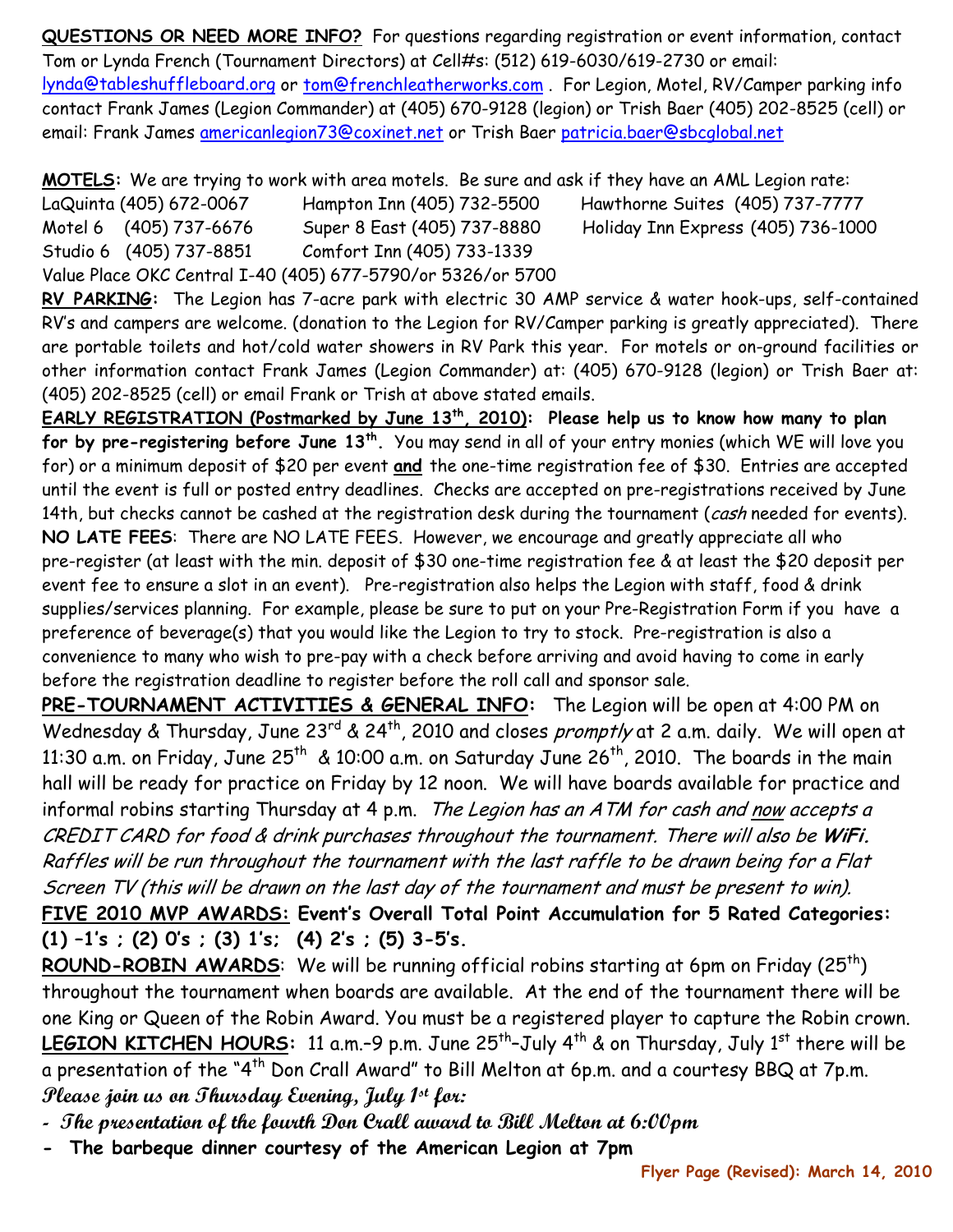### **Event Information**

**Event 1 – Division I A/B Draw**: \$60 per player**.** This event is open to –1's, 0's, and 1's. Single game/Double elimination. There will be a roll call for this event and you must be present.

**Event 2 – Division II A/B Draw:** \$40 per player. This event is open to 2', 3's, & 4's. Single game/Double elimination. There will be a roll call for this event and you must be present.

**Event 3 – Division I 4-Person Bring Team**: \$300 per team, 2 of 3 / Double Elimination team handicap must add to 1 point or more. Only 1 Pro per team allowed.

**Event 4 – Division II 4-Person Bring Team:** \$200 per team, same as Event #3 above except team handicap must add to 9 points or more. No pros or 0's allowed in this event.

**Event 5 – Pro Division Singles:** (-1's \$200 / -0's \$150 / +0's \$100\*). This event is open to –1's and  $0's$ .

**Note \*:** If there are openings the day of the event, any other division players may participate for \$100. 2 out of 3 / Double Elimination.

**Event 6 – Division I Singles:** (1's \$100 / 2's & Up \$75). This event is open to 1's thru 4's. 2 out of 3 in the winner bracket/single game to 15 loser bracket.

**Event 7 – Division II Singles:** (3's \$30/ 4's \$20). This event is open to 3's & 4's. 2 out of 3 in the winner bracket/single game to 15 in loser bracket.

**Event 8 – 6-Person Draft Team:** \$50 per player. This event is open to **ALL.** The top rated registered players will be the designated captains. Best 5 out of 9/Double elimination, 12 point games. There will be a roll call for this event and you must be present for roll call or you cannot be included in the captain's draft list choices.

**Event 9 – Pro Division Bring Partner:** \$200 per team. This event is open to –1's thru 4's. Pros may not partner up. 2 out of 3/double elimination (winner & loser brackets).

**Event 10 – Division I Bring Partner:** \$150 per team. Add to 3 or more. This event is open to 1's thru 4's. 2 out of 3 in winner bracket/single game to 15 in loser bracket.

**Event 11 – Division II Bring Partner:** \$100 per team. Add to 6 or more. This event is open to 2's thru 4's. 2 out of 3 in winner bracket/single game to 15 in loser bracket.